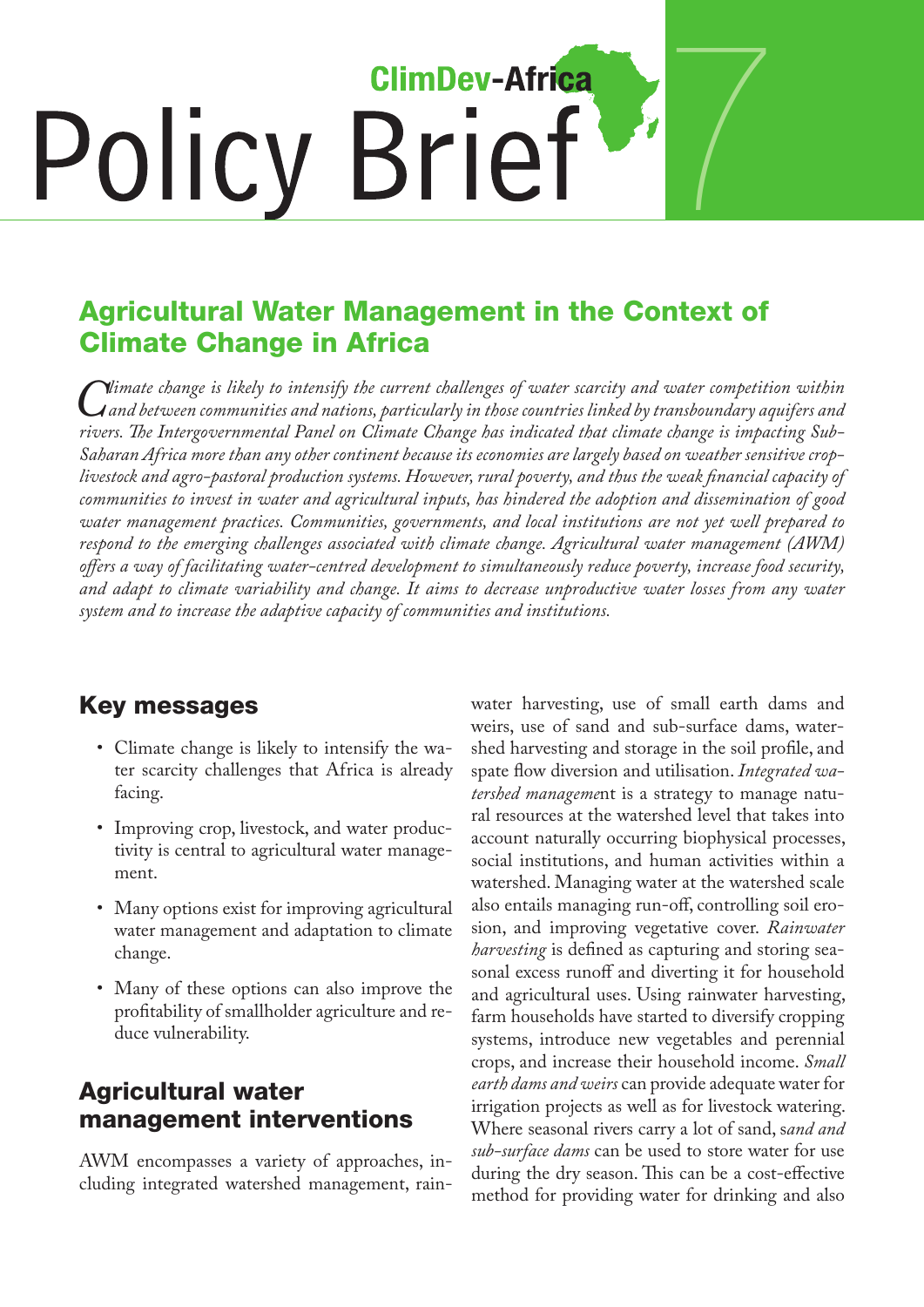for irrigation.Because the water is stored under the sand, it is protected from significant evaporation losses and is also less liable to contamination. *Water harvesting and storage in the soil profile* involves harvesting runoff for crops from land, roads, and paved areas and channelling it to specially treated farmlands for storage in the soil.

#### Large- and small-scale irrigation

Irrigated farming is becoming a necessity in Africa's drought-stricken regions for various reasons. First it reduces the vulnerability of farmers to rainfall variability. Secondly it increases agricultural production per unit of land, water, and labour. Third, it enables communities to produce high value on their farms. And fourth, it strengthens collective action for broader land and water management. However, except for a few North African countries, the amount of irrigated land in Africa is low. As most irrigation schemes in Africa currently rely mainly on surface water, there exists huge potential for using groundwater for irrigation. To expand irrigable land in Africa, particularly at the household level, communities should explore groundwater opportunities.A wide range of irrigation technologies and methods are available. These include surface irrigation methods, like the furrow and small basin methods, and low pressure and pressurised systems, such as sprinkler, drip, and water-lifting technologies, such as pumps.

#### Crop and livestock water productivity

Improving water productivity would enable production of more livestock and produce more crops per drop from less water, which would reduce future water demands, limit ecosystem degradation, and reduce competition for water among multiple uses and users. One option is to genetically manipulate crops to maximise water use efficiency and/or recovery of water lost from the rhizosphere through evaporation and seepage. Another is to integrate livestock water needs into overall water management, including in the design, planning, and implementation of irrigation schemes. Interventions to improve livestock water productivity include water management, feed type selection, enhancing feed quality and quantity, improving feed water productivity, undertaking grazing management, increasing animal productivity, and improving animal health. Grassland management, which includes erosion control, grazing control, making strategic watering points available for livestock, and different forms of water harvesting are adaptation strategies to minimise effects of climate change and variability. Grasslands are almost as important as forests in recycling greenhouse gasses.

#### Climate-proof crop varieties

Drought denotes a prolonged period without considerable precipitation that may cause a considerable reduction in soil water and thereby cause plant water deficits.In Africa,farmers experience drought in a number of ways that may happen alone or in combination.The major drought resistance mechanisms in field crops are classified as drought avoidance (drought resistance with high plant water potential) and drought tolerance (drought resistance with low water potential). To date, no traits are known that confer global drought tolerance. Moreover, short-term responses to water stress at the cellular and sub-cellular level may not be beneficial to yields. Despite the growing demand for drought-resistant cultivars, breeders in Africa have been slow in achieving this goal due to the challenge in identifying traits that reflect true drought resistance. Adoption of crop varieties and forage with increased resistance to heat stress, shock, and drought is critical for minimising the effects of climate change. Another key strategy to mitigate the effects of climate change is improving the vegetative cover of African landscapes and increasing the potential of agriculture in carbon sequestration. However, landscapes devoid of vegetation are commonly degraded by erosion and by anthropogenic activities and may not be able to support good vegetation growth without employing soil and water management practices.

**ClimDev-Africa**